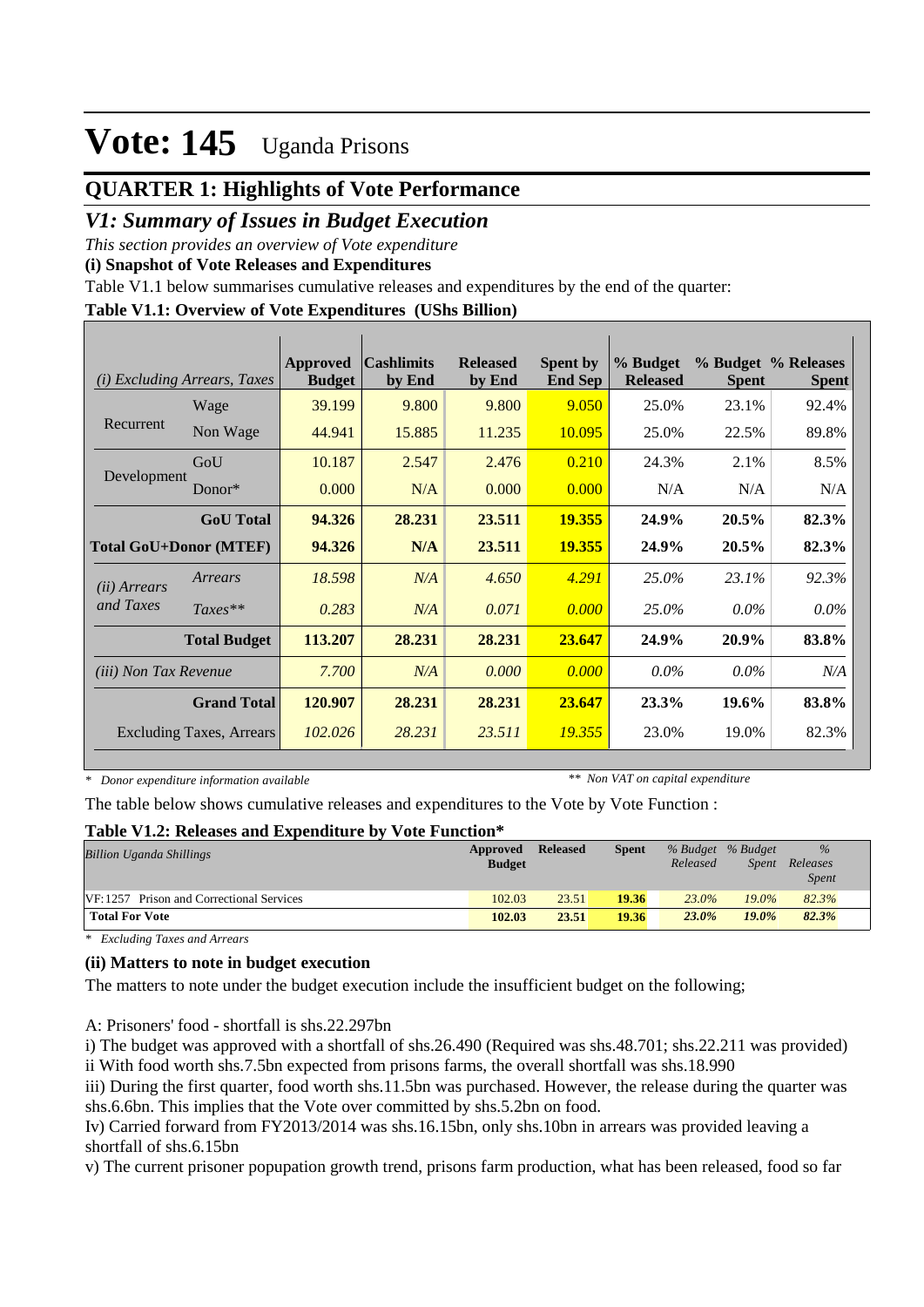### **QUARTER 1: Highlights of Vote Performance**

purchased and the balance on budget considered, the service requires a supplementary budget of shs.22.297bn for prisoners' feeding

### B: Recruitment and training of staff - shortfall is shs.4.675bn

The training of 1,338 staff started in July 2014 and is ongoing at the Prisons training school. However, the service providers have not yet been paid

i) Required budget is shs.5.675bn against the provision of shs.1bn under JLOS, leaving a shortfall of shs.4.675bn ii) No release has been made by JLOS to cater for staff training

C: Delivery of Prisoners to court - shortfall is shs.2.491

Budget for delivery of prisoners to 213 courts requires fuel and vehicle maintenance Required is shs.3.1bn; Provided is shs.0.609bn; shortfall is shs.2.491bn

### **Table V1.3: High Unspent Balances and Over-Expenditure in the Domestic Budget (Ushs Bn)**

| (i) Major unpsent balances                                                                                                                                                                                                                                                                                                                                                     |
|--------------------------------------------------------------------------------------------------------------------------------------------------------------------------------------------------------------------------------------------------------------------------------------------------------------------------------------------------------------------------------|
| <b>Programs, Projects and Items</b>                                                                                                                                                                                                                                                                                                                                            |
| <b>2.17Bn Shs Programme/Project: 0386</b> Assistance to the UPS                                                                                                                                                                                                                                                                                                                |
| Reason: The quarter ended when most procurements were still on going and other deliveries had just been made. Payments for<br>deliveries which had just been made were effected when the quarter had ended. Forexample payments for agricultural supplies.<br>Actual expenditures for items whose procurement was still on going like vehicles will be made in second quarters |
| <b>Items</b>                                                                                                                                                                                                                                                                                                                                                                   |
| <b>0.78Bn Shs</b> Item: 231005 Machinery and equipment                                                                                                                                                                                                                                                                                                                         |
| Reason: The procurement process was still ongoing and payments could not be made before delivery                                                                                                                                                                                                                                                                               |
| <b>0.53Bn Shs</b> Item: 224006 Agricultural Supplies                                                                                                                                                                                                                                                                                                                           |
| Reason: Delivery of materials was made towards the end of the quarter. Payments were still being processed.                                                                                                                                                                                                                                                                    |
| <b>Programs, Projects and Items</b>                                                                                                                                                                                                                                                                                                                                            |
| 1.27Bn Shs Programme/Project: 07<br>Welfare & Rehabilitation                                                                                                                                                                                                                                                                                                                   |
| Reason: This was part of the funds to pay food suppliers to upcountry stations. Most of the suppliers had<br>not yet returned with invoices for clearance by the end of quarter. They have since been paid<br>Also there was five hundred million meant for informs whose deliveries were made towards the end of the quarter and<br>payments were still being processed       |
| <b>Items</b>                                                                                                                                                                                                                                                                                                                                                                   |
| <b>0.59Bn Shs</b> Item: 224005 Uniforms, Beddings and Protective Gear                                                                                                                                                                                                                                                                                                          |
| Reason: Delivery of materials was made towards the end of the quarter and payments were still being processed.                                                                                                                                                                                                                                                                 |
| <b>Programs, Projects and Items</b>                                                                                                                                                                                                                                                                                                                                            |
| <b>0.75Bn Shs</b> Programme/Project: 05<br>Prison Inspection & Regional Services                                                                                                                                                                                                                                                                                               |
| Reason: The funds were meant for operations of stations and regional offices. They were being processed but not yet paid. However,<br>payments have since been effected                                                                                                                                                                                                        |
| <b>Items</b>                                                                                                                                                                                                                                                                                                                                                                   |
| <b>0.75Bn Shs</b> Item: 211101 General Staff Salaries                                                                                                                                                                                                                                                                                                                          |
| Reason: The balance is meant for new staff under going training who have not yet accessed the payroll. It will cater for them as they<br>access the payroll as expected in December 2014                                                                                                                                                                                       |
| (ii) Expenditures in excess of the original approved budget                                                                                                                                                                                                                                                                                                                    |
| <b>Excluding Taxes and Arrears</b>                                                                                                                                                                                                                                                                                                                                             |
| <b>V2: Performance Highlights</b>                                                                                                                                                                                                                                                                                                                                              |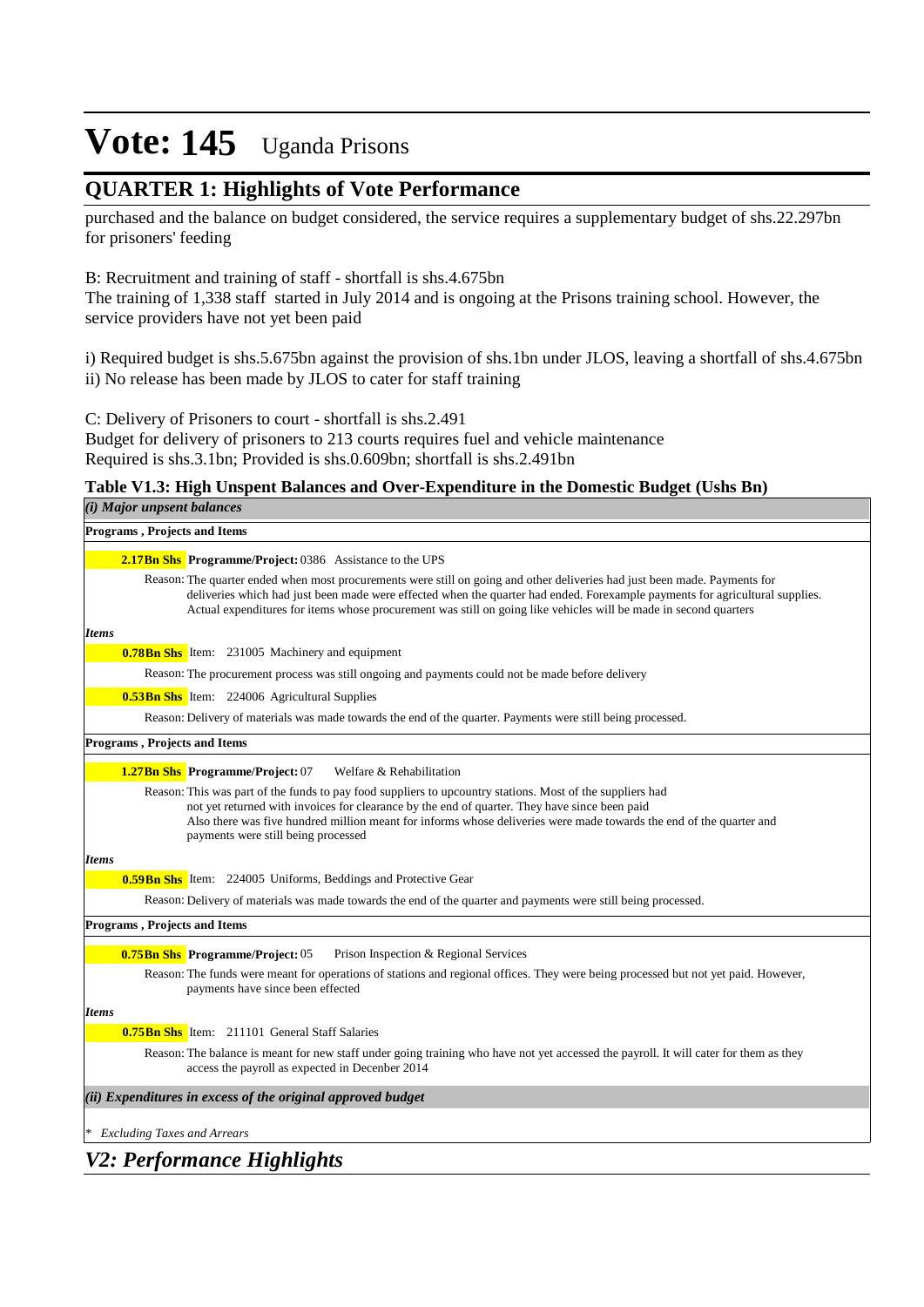### **QUARTER 1: Highlights of Vote Performance**

*This section provides highlights of output performance, focusing on key outputs and actions impelemented to improve section performance.*

### **Table V2.1: Key Vote Output Indicators and Expenditures\***

| Vote, Vote Function<br><b>Approved Budget and</b><br><b>Key Output</b><br><b>Planned outputs</b> |                                                                                                                                                                                                                                                                                                                                                                                                                                                                                                                                                                                                                           | <b>Cumulative Expenditure</b><br>and Performance                                                                                                                                                                                                                                                                                                                                                                                                                                                                                                                                                                               | <b>Status and Reasons for any</b><br><b>Variation from Plans</b> |  |  |
|--------------------------------------------------------------------------------------------------|---------------------------------------------------------------------------------------------------------------------------------------------------------------------------------------------------------------------------------------------------------------------------------------------------------------------------------------------------------------------------------------------------------------------------------------------------------------------------------------------------------------------------------------------------------------------------------------------------------------------------|--------------------------------------------------------------------------------------------------------------------------------------------------------------------------------------------------------------------------------------------------------------------------------------------------------------------------------------------------------------------------------------------------------------------------------------------------------------------------------------------------------------------------------------------------------------------------------------------------------------------------------|------------------------------------------------------------------|--|--|
| <b>Vote Function: 1257 Prison and Correctional Services</b>                                      |                                                                                                                                                                                                                                                                                                                                                                                                                                                                                                                                                                                                                           |                                                                                                                                                                                                                                                                                                                                                                                                                                                                                                                                                                                                                                |                                                                  |  |  |
| Output: 125701                                                                                   | Rehabilitation & re-integration of offenders                                                                                                                                                                                                                                                                                                                                                                                                                                                                                                                                                                              |                                                                                                                                                                                                                                                                                                                                                                                                                                                                                                                                                                                                                                |                                                                  |  |  |
|                                                                                                  | Description of Performance: 8,600 prisoners imparted with<br>life skills (5,600 with<br>agricultural skills and 3,000<br>with vocational skills -<br>Carpentry, tailoring, metal<br>fabrication, hand craft and<br>screen printing); 20,000<br>offenders linked to the outside<br>world; 6,500 prisoners re-<br>integrated to their communities;<br>All prisoners and staff given<br>spiritual guidance; 2,500<br>prisoners on educational<br>programmes in 10 prisons<br>supported with scholastic<br>materials; Guidance and<br>counseling given to prisoners<br>and staff; Recidivism reduced<br>from $26\%$ to $23\%$ | 7,369, prisoners are undergoing No major variations<br>life skills training (6,626 in<br>agricultural skills and 743 in<br>vocational skills training-<br>Carpentry, tailoring, metal<br>fabrication, hand craft and<br>screen printing); 4,500<br>offenders linked to the outside<br>world; 320 prisoners re-<br>integrated to their communities;<br>All prisoners and staff given<br>spiritual guidance; 2,227<br>prisoners on educational<br>programmes in 10 prisons<br>supported with scholastic<br>materials; Guidance and<br>counseling given to 5,010<br>prisoners and all staff;                                      |                                                                  |  |  |
| Performance Indicators:                                                                          |                                                                                                                                                                                                                                                                                                                                                                                                                                                                                                                                                                                                                           |                                                                                                                                                                                                                                                                                                                                                                                                                                                                                                                                                                                                                                |                                                                  |  |  |
| Number of prisoners on<br>formal education programmes                                            | 2,500                                                                                                                                                                                                                                                                                                                                                                                                                                                                                                                                                                                                                     | 2,227                                                                                                                                                                                                                                                                                                                                                                                                                                                                                                                                                                                                                          |                                                                  |  |  |
| Number of offenders<br>rehabilitated                                                             | 8,600                                                                                                                                                                                                                                                                                                                                                                                                                                                                                                                                                                                                                     | 6,769                                                                                                                                                                                                                                                                                                                                                                                                                                                                                                                                                                                                                          |                                                                  |  |  |
| Number of offenders<br>receiving rehabilitative<br>counselling services                          | 30,000                                                                                                                                                                                                                                                                                                                                                                                                                                                                                                                                                                                                                    | 5,010                                                                                                                                                                                                                                                                                                                                                                                                                                                                                                                                                                                                                          |                                                                  |  |  |
| <b>Output Cost:</b>                                                                              | UShs Bn:<br>1.309                                                                                                                                                                                                                                                                                                                                                                                                                                                                                                                                                                                                         | UShs Bn:<br>0.119                                                                                                                                                                                                                                                                                                                                                                                                                                                                                                                                                                                                              | % Budget Spent:<br>9.1%                                          |  |  |
| Output: 125702                                                                                   | <b>Prisoners and Staff Welfare</b>                                                                                                                                                                                                                                                                                                                                                                                                                                                                                                                                                                                        |                                                                                                                                                                                                                                                                                                                                                                                                                                                                                                                                                                                                                                |                                                                  |  |  |
| Description of Performance: A daily average of 44,476                                            | prisoners looked after; 38,533<br>prisoners dressed with a pair of<br>uniform each; 7,430 staff<br>dressed with a pair of uniform<br>each; 40,000 prisoners provided<br>with a blanket each; sanitary<br>items (soap, disinfectants, razor<br>blades) provided to all<br>prisoners - all female prisoners<br>provided with adequate sanitary<br>items; 236 prisons provided<br>with kitchen utensils (service<br>trays, feeding pans, service and<br>cooking pots.); Staff welfare<br>improved through supporting 35<br>groups of female staff and<br>spouses to male staff under<br>NAADS programme-                     | A daily average of 41,726<br>prisoners looked after; dressed<br>41,726 prisoners with prisoners'<br>uniform; Each prisoner provided<br>with 2 pieces of blankets each;<br>sanitary items (soap,<br>disinfectants, razor blades)<br>provided to all prisoners $-$ a<br>daily average of 1905 female<br>prisoners provided with<br>adequate sanitary items; Staff<br>welfare improved through<br>supporting 3 groups of female<br>staff and spouses to male staff<br>with heifers under NAADS<br>programme; enabled at least 147<br>staff to construct homes through<br>Prisons Duty free shop; 230<br>babies staying with their | No major variations                                              |  |  |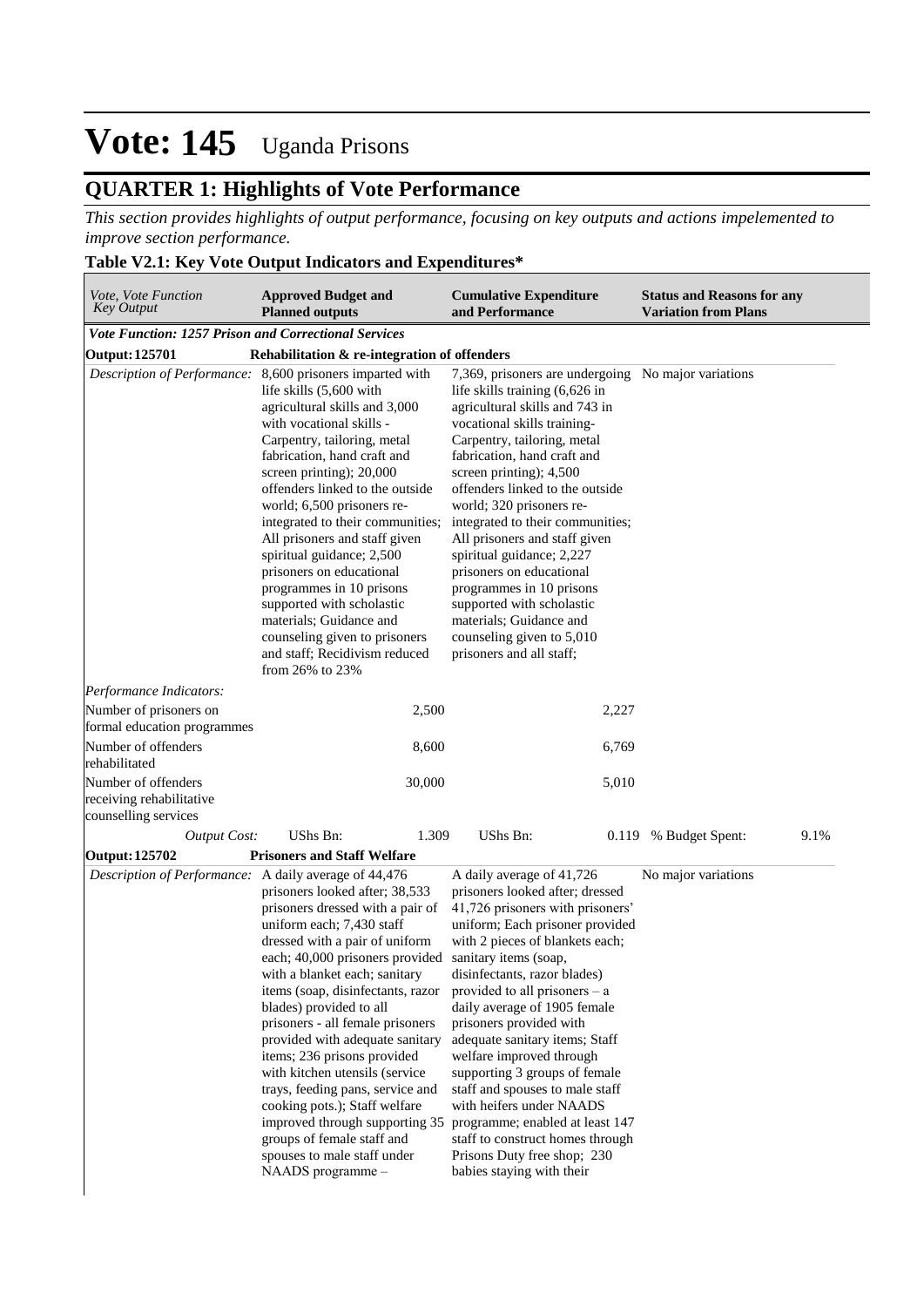## **QUARTER 1: Highlights of Vote Performance**

| <i>Vote, Vote Function</i><br>Key Output                | <b>Approved Budget and</b><br><b>Planned outputs</b>                                                                                                                                                                                                                                                                                                                                                                                                                                                                                                                                                                                                                                                                                                                                                                                                 | <b>Cumulative Expenditure</b><br>and Performance                                                                                                                                                                                                                                                                                                                                                            | <b>Status and Reasons for any</b><br><b>Variation from Plans</b> |
|---------------------------------------------------------|------------------------------------------------------------------------------------------------------------------------------------------------------------------------------------------------------------------------------------------------------------------------------------------------------------------------------------------------------------------------------------------------------------------------------------------------------------------------------------------------------------------------------------------------------------------------------------------------------------------------------------------------------------------------------------------------------------------------------------------------------------------------------------------------------------------------------------------------------|-------------------------------------------------------------------------------------------------------------------------------------------------------------------------------------------------------------------------------------------------------------------------------------------------------------------------------------------------------------------------------------------------------------|------------------------------------------------------------------|
|                                                         | benefiting 1,016 members; 403<br>felt mattresses procured for the<br>sick and female prisoners; Duty<br>free shop materials (cement,<br>iron sheets, iron bars, ridges,<br>chain link and paint) procured<br>and sold to staff - enabling at<br>least 700 staff to construct<br>homes; 110 vehicles<br>maintained; 222 babies staying<br>with their mothers in prison<br>looked after; 700 staff living<br>with HIV/AIDS supported<br>(provide with nutritional<br>supplementation and drugs for<br>opportunistic infections)                                                                                                                                                                                                                                                                                                                        | mothers in prison looked after;<br>742 staff living with HIV/AIDS<br>supported (provide with<br>nutritional supplementation and<br>drugs for opportunistic<br>infections)                                                                                                                                                                                                                                   |                                                                  |
| Performance Indicators:                                 |                                                                                                                                                                                                                                                                                                                                                                                                                                                                                                                                                                                                                                                                                                                                                                                                                                                      |                                                                                                                                                                                                                                                                                                                                                                                                             |                                                                  |
| Number of prisoners dressed<br>with prisoners uniform   | 38,533                                                                                                                                                                                                                                                                                                                                                                                                                                                                                                                                                                                                                                                                                                                                                                                                                                               | 41,726                                                                                                                                                                                                                                                                                                                                                                                                      |                                                                  |
| Number of staff housing<br>units constructed            | 20                                                                                                                                                                                                                                                                                                                                                                                                                                                                                                                                                                                                                                                                                                                                                                                                                                                   | 4                                                                                                                                                                                                                                                                                                                                                                                                           |                                                                  |
| A daily average of prisoners<br>looked after (fed)      | 44,476                                                                                                                                                                                                                                                                                                                                                                                                                                                                                                                                                                                                                                                                                                                                                                                                                                               | 4,176                                                                                                                                                                                                                                                                                                                                                                                                       |                                                                  |
| <b>Output Cost:</b>                                     | UShs Bn:<br>37.623                                                                                                                                                                                                                                                                                                                                                                                                                                                                                                                                                                                                                                                                                                                                                                                                                                   | UShs Bn:                                                                                                                                                                                                                                                                                                                                                                                                    | 19.6%<br>7.370 % Budget Spent:                                   |
| Output: 125705                                          | <b>Prisons Management</b>                                                                                                                                                                                                                                                                                                                                                                                                                                                                                                                                                                                                                                                                                                                                                                                                                            |                                                                                                                                                                                                                                                                                                                                                                                                             |                                                                  |
| Description of Performance: Service delivery standards, | human rights observance and<br>compliance enforced in 236<br>prisons; 9,000 Tons of Maize<br>produced; access to justice<br>enhanced through transporting<br>a daily average of 1,491<br>prisoners to 213 courts spread<br>country wide; Prisons buildings<br>maintained; utility bills (Water,<br>Electricity and telephone) paid;<br>equipment such as water pumps, Procurement of Prisoners'<br>boilers, radios etc. maintained;<br>Prisoners' monitoring system<br>and staff protection equipment<br>procured and installed; Land for<br>8 prisons surveyed and titled;<br>Construct 2 drying platforms at<br>Amita and Patiko Prisons to<br>improve food quality and reduce<br>on post-harvest losses; Prisons<br>Infrastructure Development Plan<br>Developed; 17 prisons farms<br>and other development activities<br>monitored and evaluated | Service delivery standards,<br>human rights observance and<br>compliance enforced in 237<br>prisons; 2,080 acres of land<br>planted with maize in project<br>farms - 3,744 MT of Maize<br>produce expected; access to<br>justice enhanced through<br>transporting a daily average of<br>923 inmates to 213 courts<br>spread country wide;<br>monitoring system and staff<br>protection equipment is ongoing | Land surveying has been<br>scheduled for quarter 2 and 3         |
| Performance Indicators:                                 |                                                                                                                                                                                                                                                                                                                                                                                                                                                                                                                                                                                                                                                                                                                                                                                                                                                      |                                                                                                                                                                                                                                                                                                                                                                                                             |                                                                  |
| Number of prisons whose<br>land has been surveyed       | 8                                                                                                                                                                                                                                                                                                                                                                                                                                                                                                                                                                                                                                                                                                                                                                                                                                                    |                                                                                                                                                                                                                                                                                                                                                                                                             |                                                                  |
| A daily average of prisoners                            | 1,491                                                                                                                                                                                                                                                                                                                                                                                                                                                                                                                                                                                                                                                                                                                                                                                                                                                | 923                                                                                                                                                                                                                                                                                                                                                                                                         |                                                                  |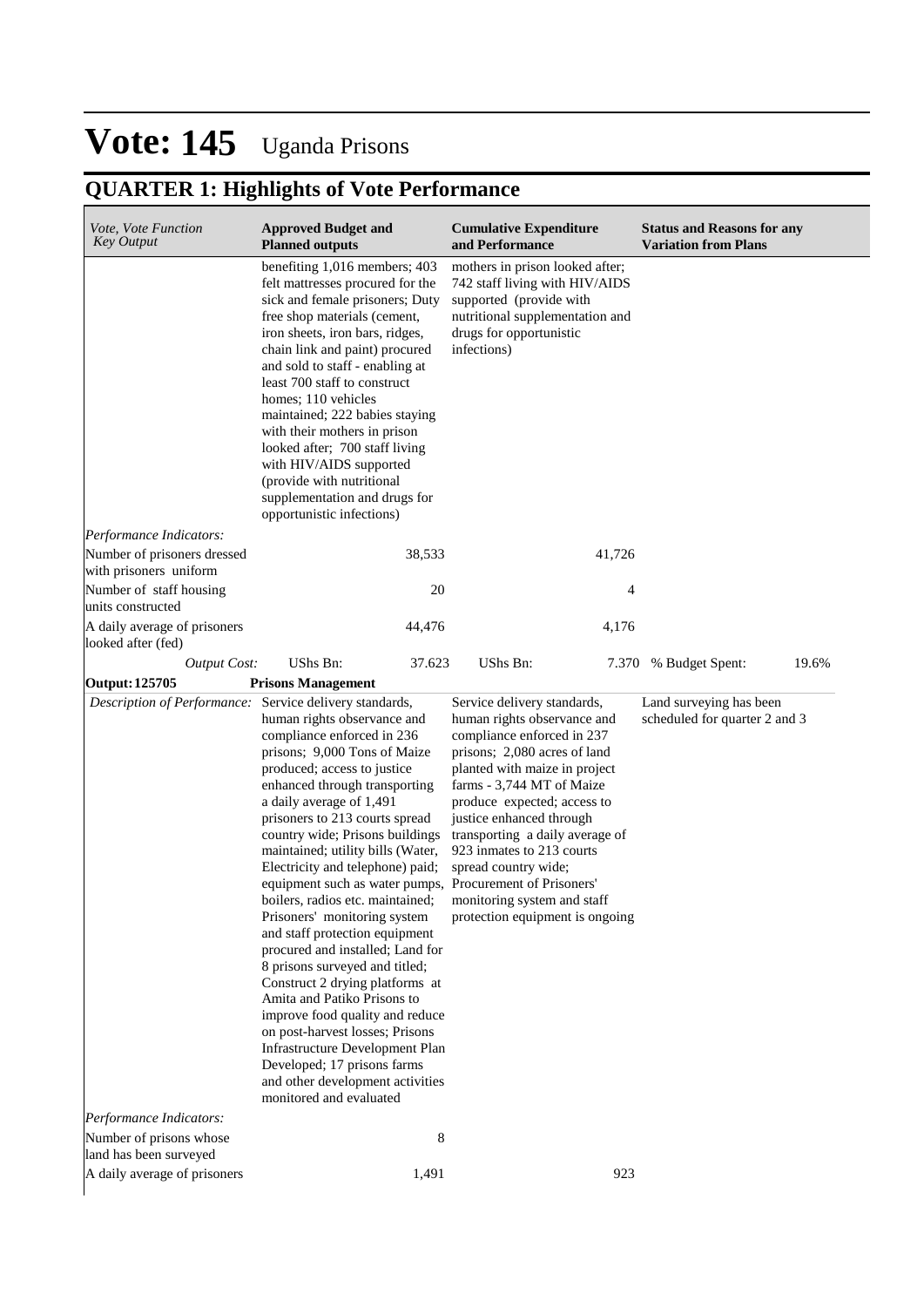## **QUARTER 1: Highlights of Vote Performance**

| Vote, Vote Function<br><b>Key Output</b>                  | <b>Approved Budget and</b><br><b>Planned outputs</b>                                                                                                                                                                                                                                                                                                                             |        | <b>Cumulative Expenditure</b><br>and Performance                                                                                |        | <b>Status and Reasons for any</b><br><b>Variation from Plans</b>                                                    |       |
|-----------------------------------------------------------|----------------------------------------------------------------------------------------------------------------------------------------------------------------------------------------------------------------------------------------------------------------------------------------------------------------------------------------------------------------------------------|--------|---------------------------------------------------------------------------------------------------------------------------------|--------|---------------------------------------------------------------------------------------------------------------------|-------|
| delivered to courts                                       |                                                                                                                                                                                                                                                                                                                                                                                  |        |                                                                                                                                 |        |                                                                                                                     |       |
| <b>Output Cost:</b>                                       | UShs Bn:                                                                                                                                                                                                                                                                                                                                                                         | 49.730 | UShs Bn:                                                                                                                        |        | 10.611 % Budget Spent:                                                                                              | 21.3% |
| <b>Output: 125751</b>                                     | <b>Murchison Bay Hospital</b>                                                                                                                                                                                                                                                                                                                                                    |        |                                                                                                                                 |        |                                                                                                                     |       |
| Description of Performance: 3,000 in-patients and 100,000 | out patients treated; hospital<br>machinery maintained                                                                                                                                                                                                                                                                                                                           |        | 1,136 in-patients and 18,850 out No major variations<br>patients treated; hospital<br>machinery maintained                      |        |                                                                                                                     |       |
| <b>Output Cost:</b>                                       | UShs Bn:                                                                                                                                                                                                                                                                                                                                                                         | 0.419  | UShs Bn:                                                                                                                        | 0.092  | % Budget Spent:                                                                                                     | 22.0% |
| Output: 125780                                            | <b>Construction and Rehabilitation of Prisons</b>                                                                                                                                                                                                                                                                                                                                |        |                                                                                                                                 |        |                                                                                                                     |       |
| Description of Performance:                               | Prisons holding capacity<br>increased by 350 (space to<br>accommodate 350 prisoners)<br>through renovation of 5<br>prisoners' wards at Isimba,<br>purchase and installation of<br>uniports for emergency<br>establishment of prisons;<br>Security enhanced through<br>fencing of Namalu prison;<br>Engineering designs and<br>architectural plans for capital<br>works developed |        | Prisons holding capacity<br>increased by 140 through<br>completion of Oyam prison, a<br>ward at Ruimi, and Kapchorwa<br>prisons |        | More space will have been<br>created by the end of the<br>financial year as some<br>constructions are still ongoing |       |
| Performance Indicators:                                   |                                                                                                                                                                                                                                                                                                                                                                                  |        |                                                                                                                                 |        |                                                                                                                     |       |
| Prisons holding capacity<br>created                       |                                                                                                                                                                                                                                                                                                                                                                                  | 350    |                                                                                                                                 | 140    |                                                                                                                     |       |
| <b>Output Cost:</b>                                       | UShs Bn:                                                                                                                                                                                                                                                                                                                                                                         | 2.072  | UShs Bn:                                                                                                                        | 0.012  | % Budget Spent:                                                                                                     | 0.6%  |
| <b>Vote Function Cost</b>                                 | <b>UShs Bn:</b>                                                                                                                                                                                                                                                                                                                                                                  |        | 102.026 UShs Bn:                                                                                                                | 19.355 | % Budget Spent:                                                                                                     | 19.0% |
| <b>Cost of Vote Services:</b>                             | $UShs Bn$ :                                                                                                                                                                                                                                                                                                                                                                      |        | 102.026 <i>UShs Bn</i> :                                                                                                        | 19.355 | % Budget Spent:                                                                                                     | 19.0% |

*\* Excluding Taxes and Arrears*

There is need for fast trucking of development projects to avoid having unspent balances at the end of the financial year

### **Table V2.2: Implementing Actions to Improve Vote Performance**

| <b>Planned Actions:</b>                                                                                                                                                       | <b>Actual Actions:</b>                                                                                                                                                                                                                                                                                                                                                                                                                                                                                                        | <b>Reasons for Variation</b>                                                                                                             |
|-------------------------------------------------------------------------------------------------------------------------------------------------------------------------------|-------------------------------------------------------------------------------------------------------------------------------------------------------------------------------------------------------------------------------------------------------------------------------------------------------------------------------------------------------------------------------------------------------------------------------------------------------------------------------------------------------------------------------|------------------------------------------------------------------------------------------------------------------------------------------|
| Vote: 145 Uganda Prisons                                                                                                                                                      |                                                                                                                                                                                                                                                                                                                                                                                                                                                                                                                               |                                                                                                                                          |
| Vote Function: 12.57 Prison and Correctional Services                                                                                                                         |                                                                                                                                                                                                                                                                                                                                                                                                                                                                                                                               |                                                                                                                                          |
| 5 prisoners' wards at Isimba rennovated;<br>Fencing of Namalu prison completed;<br>uniports procured for emergengy<br>establishment of prisons to reduce<br>congestion levels | <b>Completed construction of Ovam</b><br>Prison, and renovation and expansion of<br><b>Mbarara Prison completed (3 blocks of</b><br>staff houses and toilets, Administration<br>block and a block of wards, chain link<br>fence and sewage); fixing of 80 unipots<br>for the 10 prisons for FY13/14 (Sanga,<br>Kihihi, Buhweju, Nyarushanje,<br>Ntungamo, Mitooma, Nakapiripirit,<br>Lamwo, Bukwo, Sentema and<br>Bututumula is in final finishes; Re-<br>construction of Ndorwa Prison, fencing<br>of Namalu prison, ongoing | The postive variation is due to support<br>from JLOS.<br>Most of the construction works are.<br>ongoing and will be completed in phases. |
| 14 vehicles procured - a daily average of<br>1,491 prisoners delivered to courts; enable<br>700 staff benefit from Duty Free Shop;                                            | Procurement of 14 vehicles to deliver<br>prisoners to court and improve service<br>delivery is ongoing; enabled at least 147                                                                                                                                                                                                                                                                                                                                                                                                  | No major variations                                                                                                                      |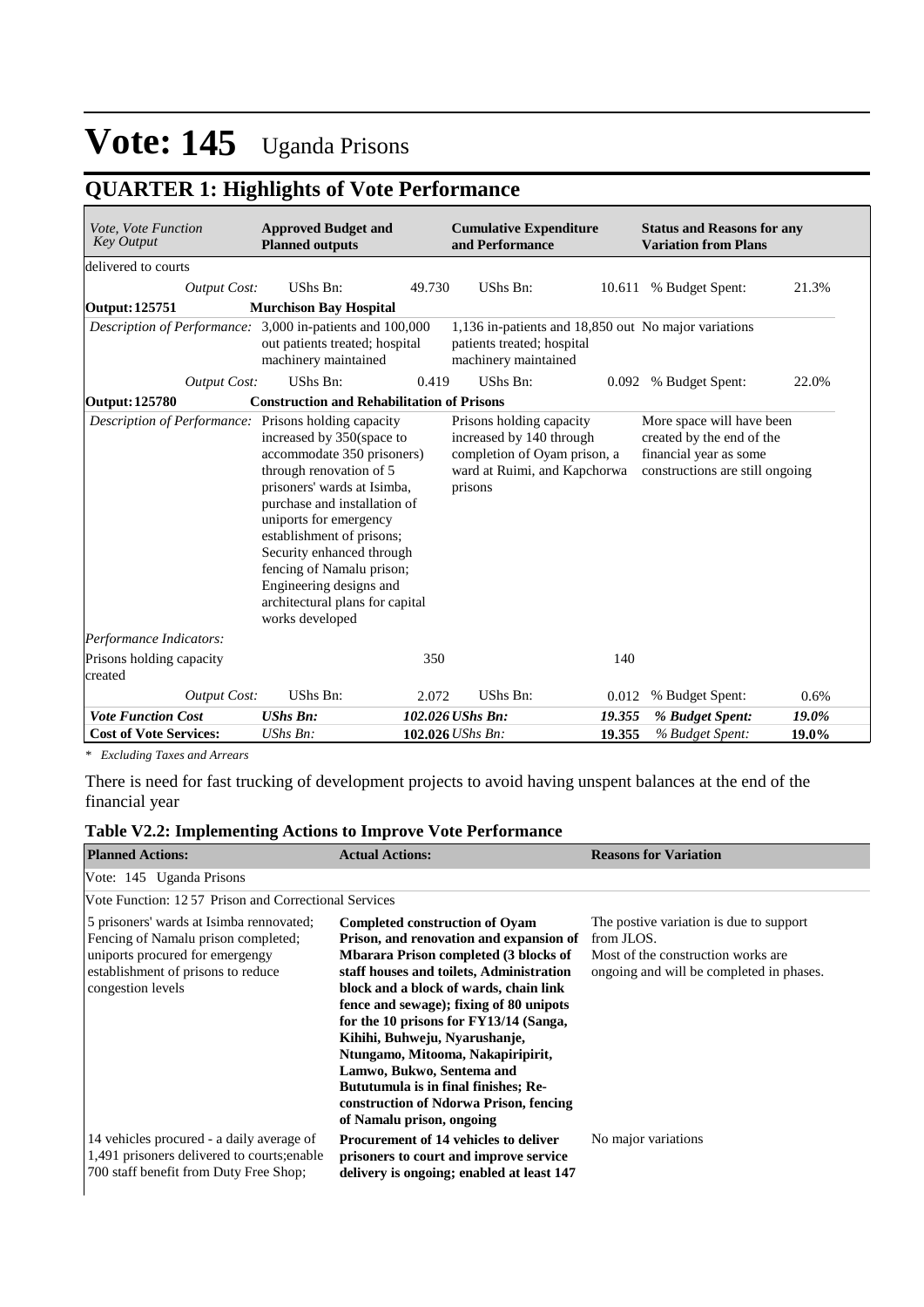## **QUARTER 1: Highlights of Vote Performance**

| <b>Planned Actions:</b>                                                                                                                                                                                                 | <b>Actual Actions:</b>                                                                                                                                                                                                                                                                                                                                                                                                                                                                                                                                     | <b>Reasons for Variation</b> |
|-------------------------------------------------------------------------------------------------------------------------------------------------------------------------------------------------------------------------|------------------------------------------------------------------------------------------------------------------------------------------------------------------------------------------------------------------------------------------------------------------------------------------------------------------------------------------------------------------------------------------------------------------------------------------------------------------------------------------------------------------------------------------------------------|------------------------------|
| Improve staff savings through Prisons<br>SACCO; 35 groups of female staff and<br>spouses supported through NAADS                                                                                                        | staff to construct homes through the<br>duty free shop; Staff welfare improved<br>through dressing all staff with uniform;<br>3 groups of female staff and spouses to<br>male staff have benefited from the heifer<br>project under NAADS programme; 230<br>babies staying with their mothers in<br>prison looked after; 742 staff living<br>with HIV/AIDS supported (provided<br>with nutritional supplementation and<br>drugs for opportunistic infections).                                                                                             |                              |
| 8,600 prisoners imparted with life skills<br>$(5,600)$ in agriculture and 3,000 in<br>vocational studies); 2,500 prisoners on<br>formal education programme supported;<br>rate of recidivism reduced from 26% to<br>23% | 7,369, prisoners are undergoing life<br>skills training (6,626 in agricultural<br>skills and 743 in vocational skills<br>training- Carpentry, tailoring, metal<br>fabrication, hand craft and screen<br>printing); 4,500 offenders linked to the<br>outside world; 320 prisoners re-<br>integrated to their communities; All<br>prisoners and staff given spiritual<br>guidance; 2,227 prisoners on<br>educational programmes in 10 prisons<br>supported with scholastic materials;<br>Guidance and counselling given to 5,010<br>prisoners and all staff; | No major variations          |

### *V3: Details of Releases and Expenditure*

*This section provides a comprehensive summary of the outputs delivered by the Vote and further details of Vote expenditures by Vote Function and Expenditure Item.*

### **Table V3.1: GoU Releases and Expenditure by Output\***

| <b>Billion Uganda Shillings</b>                                  | Approved      | <b>Released</b> | <b>Spent</b> | $%$ GoU       | $%$ GoU       | $%$ GoU      |
|------------------------------------------------------------------|---------------|-----------------|--------------|---------------|---------------|--------------|
|                                                                  | <b>Budget</b> |                 |              | <b>Budget</b> | <b>Budget</b> | Releases     |
|                                                                  |               |                 |              | Released      | <i>Spent</i>  | <i>Spent</i> |
| VF:1257 Prison and Correctional Services                         | 94.33         | 23.51           | 19.36        | 24.9%         | 20.5%         | 82.3%        |
| Class: Outputs Provided                                          | 87.53         | 21.82           | 19.25        | 24.9%         | 22.0%         | 88.2%        |
| 125701 Rehabilitation & re-integration of offenders              | 1.11          | 0.23            | 0.12         | 20.8%         | 10.7%         | 51.5%        |
| 125702 Prisoners and Staff Welfare                               | 30.12         | 8.28            | 7.37         | 27.5%         | 24.5%         | 89.0%        |
| 125703 Administration, planning, policy & support services       | 6.57          | 1.28            | 1.15         | 19.5%         | 17.5%         | 89.5%        |
| 125705 Prisons Management                                        | 49.73         | 12.02           | 10.61        | 24.2%         | 21.3%         | 88.3%        |
| Class: Outputs Funded                                            | 0.42          | 0.09            | 0.09         | 22.0%         | 22.0%         | $100.0\%$    |
| 125751 Murchison Bay Hospital                                    | 0.42          | 0.09            | 0.09         | 22.0%         | 22.0%         | 100.0%       |
| Class: Capital Purchases                                         | 6.38          | 1.60            | 0.01         | 25.1%         | 0.2%          | 0.9%         |
| 125772 Government Buildings and Administrative Infrastructure    | 0.08          | 0.01            | 0.00         | $10.0\%$      | $0.0\%$       | $0.0\%$      |
| 125775 Purchase of Motor Vehicles and Other Transport Equipment  | 1.45          | 0.36            | 0.00         | 25.0%         | $0.0\%$       | $0.0\%$      |
| 125777 Purchase of Specialised Machinery & Equipment             | 2.67          | 0.79            | 0.00         | 29.6%         | 0.1%          | 0.3%         |
| 125778 Purchase of Office and Residential Furniture and Fittings | 0.10          | 0.01            | 0.00         | $10.0\%$      | $0.0\%$       | $0.0\%$      |
| 125780 Construction and Rehabilitation of Prisons                | 2.07          | 0.43            | 0.01         | 20.7%         | 0.6%          | 2.9%         |
| <b>Total For Vote</b>                                            | 94.33         | 23.51           | 19.36        | 24.9%         | 20.5%         | 82.3%        |

*\* Excluding Taxes and Arrears*

### **Table V3.2: 2014/15 GoU Expenditure by Item**

| <b>Billion Uganda Shillings</b>       | Approved<br><b>Budget</b> | <b>Releases</b> | <b>Expend-</b><br>iture | % Budged<br><b>Released</b> | % Budget<br><b>Spent</b> | %Releases<br><b>Spent</b> |
|---------------------------------------|---------------------------|-----------------|-------------------------|-----------------------------|--------------------------|---------------------------|
| <b>Output Class: Outputs Provided</b> | 87.53                     | 21.82           | 19.25                   | 24.9%                       | 22.0%                    | 88.2%                     |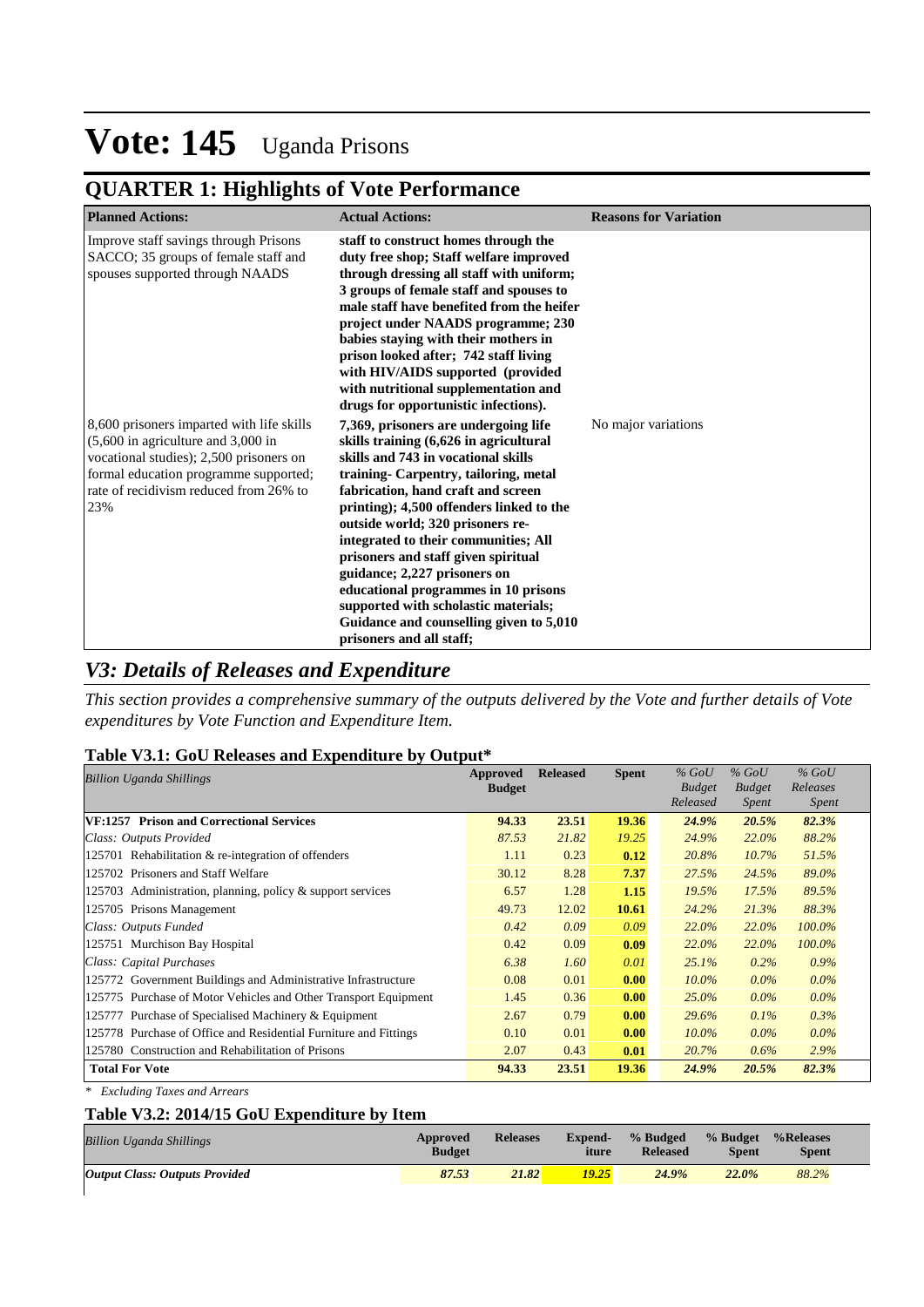## **QUARTER 1: Highlights of Vote Performance**

| <b>Billion Uganda Shillings</b>                           | <b>Approved</b><br><b>Budget</b> | <b>Releases</b> | Expend-<br>iture | % Budged<br><b>Released</b> | % Budget<br><b>Spent</b> | %Releases<br><b>Spent</b> |
|-----------------------------------------------------------|----------------------------------|-----------------|------------------|-----------------------------|--------------------------|---------------------------|
| 211101 General Staff Salaries                             | 39.10                            | 9.77            | 9.02             | 25.0%                       | 23.1%                    | 92.3%                     |
| 211103 Allowances                                         | 1.08                             | 0.22            | 0.20             | 20.2%                       | 19.0%                    | 94.0%                     |
| 211104 Statutory salaries                                 | 0.10                             | 0.03            | 0.03             | 25.0%                       | 25.0%                    | 100.0%                    |
| 213001 Medical expenses (To employees)                    | 0.20                             | 0.04            | 0.04             | 20.0%                       | 20.0%                    | 99.8%                     |
| 213002 Incapacity, death benefits and funeral expenses    | 0.04                             | 0.01            | 0.01             | 20.0%                       | 20.0%                    | 100.0%                    |
| 213004 Gratuity Expenses                                  | 0.37                             | 0.07            | 0.01             | 20.0%                       | 3.3%                     | 16.5%                     |
| 221001 Advertising and Public Relations                   | 0.02                             | 0.00            | 0.00             | 20.0%                       | 20.0%                    | 100.0%                    |
| 221002 Workshops and Seminars                             | 0.41                             | 0.08            | 0.08             | 20.0%                       | 18.9%                    | 94.5%                     |
| 221003 Staff Training                                     | 2.02                             | 0.35            | 0.29             | 17.2%                       | 14.5%                    | 84.4%                     |
| 221004 Recruitment Expenses                               | 0.03                             | 0.01            | 0.01             | 20.0%                       | 20.0%                    | 100.0%                    |
| 221006 Commissions and related charges                    | 0.50                             | 0.10            | 0.10             | 20.0%                       | 19.5%                    | 97.3%                     |
| 221007 Books, Periodicals & Newspapers                    | 0.01                             | 0.00            | 0.00             | 20.0%                       | 16.9%                    | 84.4%                     |
| 221008 Computer supplies and Information Technology (IT)  | 0.10                             | 0.02            | 0.01             | 20.0%                       | 5.5%                     | 27.4%                     |
| 221009 Welfare and Entertainment                          | 0.10                             | 0.02            | 0.02             | 20.5%                       | 20.5%                    | 99.9%                     |
| 221010 Special Meals and Drinks                           | 22.21                            | 6.66            | 6.53             | 30.0%                       | 29.4%                    | 98.0%                     |
| 221011 Printing, Stationery, Photocopying and Binding     | 0.43                             | 0.09            | 0.05             | 22.3%                       | 11.5%                    | 51.7%                     |
| 221012 Small Office Equipment                             | 0.14                             | 0.02            | 0.01             | 15.8%                       | 4.7%                     | 30.0%                     |
| 221014 Bank Charges and other Bank related costs          | 0.00                             | 0.00            | 0.00             | 0.0%                        | 0.0%                     | N/A                       |
| 221016 IFMS Recurrent costs                               | 0.20                             | 0.04            | 0.02             | 20.0%                       | 10.1%                    | 50.4%                     |
| 221017 Subscriptions                                      | 0.01                             | 0.00            | 0.00             | 20.0%                       | 19.3%                    | 96.4%                     |
| 221020 IPPS Recurrent Costs                               | 0.03                             | 0.01            | 0.00             | 25.0%                       | 0.0%                     | 0.0%                      |
| 222001 Telecommunications                                 | 0.19                             | 0.04            | 0.04             | 20.0%                       | 20.0%                    | 100.0%                    |
| 222003 Information and communications technology (ICT)    | 0.03                             | 0.01            | 0.01             | 20.0%                       | 17.0%                    | 84.9%                     |
| $223003$ Rent – (Produced Assets) to private entities     | 0.10                             | 0.02            | 0.02             | 20.0%                       | 18.4%                    | 92.1%                     |
| 223005 Electricity                                        | 3.75                             | 0.75            | 0.75             | 20.0%                       | 20.0%                    | 100.0%                    |
| 223006 Water                                              | 1.26                             | 0.25            | 0.25             | 20.0%                       | 20.0%                    | 100.0%                    |
| 223007 Other Utilities- (fuel, gas, firewood, charcoal)   | 1.42                             | 0.35            | 0.35             | 24.7%                       | 24.4%                    | 98.8%                     |
| 224001 Medical and Agricultural supplies                  | 0.38                             | 0.08            | 0.04             | 20.0%                       | 11.5%                    | 57.6%                     |
| 224004 Cleaning and Sanitation                            | 0.58                             | 0.12            | 0.03             | 20.0%                       | 5.7%                     | 28.6%                     |
| 224005 Uniforms, Beddings and Protective Gear             | 3.00                             | 0.60            | 0.01             | 20.0%                       | 0.4%                     | 1.9%                      |
| 224006 Agricultural Supplies                              | 2.63                             | 0.75            | 0.18             | 28.6%                       | 6.9%                     | 24.3%                     |
| 225001 Consultancy Services- Short term                   | 0.94                             | 0.09            | 0.00             | 10.0%                       | 0.0%                     | 0.0%                      |
| 227001 Travel inland                                      | 1.58                             | 0.33            | 0.32             | 21.1%                       | 20.3%                    | 96.2%                     |
| 227002 Travel abroad                                      | 0.24                             | 0.06            | 0.06             | 25.0%                       | 24.4%                    | 97.6%                     |
| 227004 Fuel, Lubricants and Oils                          | 1.25                             | 0.25            | 0.25             | 20.0%                       | 19.8%                    | 99.2%                     |
| 228001 Maintenance - Civil                                | 0.41                             | 0.08            | 0.08             | 20.0%                       | 19.8%                    | 99.2%                     |
| 228002 Maintenance - Vehicles                             | 1.03                             | 0.21            | 0.16             | 20.0%                       | 15.5%                    | 77.6%                     |
| 228003 Maintenance – Machinery, Equipment & Furniture     | 0.53                             | 0.07            | 0.06             | 13.7%                       | 10.6%                    | 77.4%                     |
| $228004$ Maintenance – Other                              | 0.35                             | 0.09            | 0.09             | 25.0%                       | 25.0%                    | 99.9%                     |
| 229201 Sale of goods purchased for resale                 | 0.76                             | 0.12            | 0.12             | 16.1%                       | 16.1%                    | 100.0%                    |
| <b>Output Class: Outputs Funded</b>                       | 0.42                             | 0.09            | 0.09             | 22.0%                       | 22.0%                    | 100.0%                    |
| 263104 Transfers to other govt. Units (Current)           | 0.42                             | 0.09            | 0.09             | 22.0%                       | 22.0%                    | 100.0%                    |
| <b>Output Class: Capital Purchases</b>                    | 6.66                             | 1.67            | 0.01             | 25.1%                       | 0.2%                     | 0.9%                      |
|                                                           |                                  |                 |                  |                             |                          |                           |
| 231001 Non Residential buildings (Depreciation)           | 0.08                             | 0.01            | 0.00             | 10.0%                       | 0.0%                     | 0.0%                      |
| 231002 Residential buildings (Depreciation)               | 1.70                             | 0.37            | 0.01             | 21.7%                       | 0.3%                     | 1.6%                      |
| 231004 Transport equipment                                | 1.45                             | 0.36            | 0.00             | 25.0%                       | 0.0%                     | 0.0%                      |
| 231005 Machinery and equipment                            | 2.67                             | 0.79            | 0.00             | 29.6%                       | 0.1%                     | 0.3%                      |
| 231006 Furniture and fittings (Depreciation)              | 0.10                             | 0.01            | 0.00             | 10.0%                       | 0.0%                     | 0.0%                      |
| 281502 Feasibility Studies for Capital Works              | 0.10                             | 0.01            | 0.00             | 10.0%                       | 4.6%                     | 45.7%                     |
| 281503 Engineering and Design Studies & Plans for capital | 0.10                             | 0.01            | 0.00             | 6.9%                        | 0.0%                     | 0.0%                      |